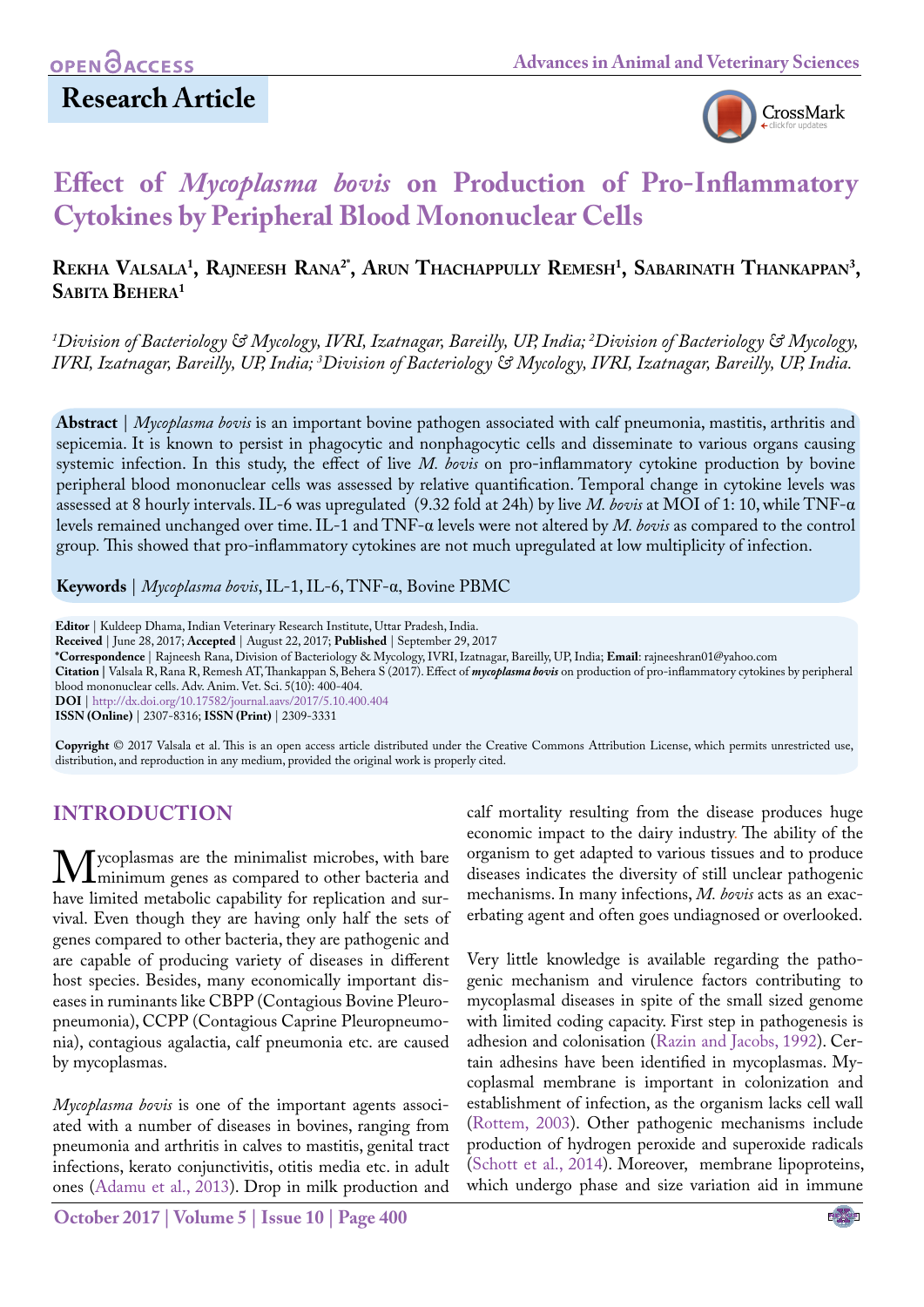### **OPEN**OACCESS

evasion [\(Rosengarten et al., 2000\)](#page-4-3). Phase and size variation of membrane lipoproteins aid in evading the host immune response [\(Behrens et al., 1994](#page-3-1)). A lymphoinhibitory peptide has been identified in *M. bovis* ([Vanden Bush and](#page-4-4) [Rosenbusch, 2004](#page-4-4))*. M. bovis* is able to invade and persist in phagocytic as well as non-phagocytic cells, which allows systemic spread of infection without being recognised by host immune system ([Burki et al., 2015\)](#page-3-2).

Immune response contributes to the pulmonary tissue damage characteristic of mycoplasmal respiratory infections ([Van den Bush, 2003](#page-4-4)). Interaction of mycoplasma with host immune cells results in production of pro-inflammatory cytokines as well as chemokines. The production of nitric oxide and TNF-α are induced in alveolar macrophages on co-incubation with *M. bovis* ([Jungi et al.,](#page-3-3) [1996](#page-3-3)). Besides bovine γδ T-cells are activated, which are also part of innate immunity. [Van der Merwe et al. \(2010\)](#page-4-5) showed persistence of *M. bovis* in bovine peripheral blood mononuclear cells and erythrocytes. This study was conducted to evaluate the effect of *M. bovis* on production of pro-inflammatory cytokines by bovine PBMCs.

#### **RESULTS AND DISCUSSION**

PBMCs were isolated from cattle blood by density gradient centrifugation. The cell count in bovine PBMC was 1-1.225 x 106 cells/ml and viability percentage was 91.49- 93.02%. RNA was extracted from PBMC samples after co-incubation for different time periods with live *M. bovis.*  On analysis of purity and concentration of RNA samples by nanodrop, all the samples were having A260/A280 between 1.8-2.0, indicating purity and concentration ranged from 500-1000 ng/µl. cDNA was synthesized from all the RNA samples using Revert Aid First Strand cDNA synthesis kit.

The relative expression of IL-1, IL-6 and TNF- $\alpha$  mRNA were calculated in terms of fold change with respect to housekeeping gene YWHAZ. YWHAZ codes for Tyrosine 3-monooxygenase/tryptophan 5-monooxygenase activation protein, zeta polypeptide and was earlier reported to be a suitable reference gene for bovine samples ([Spalenza](#page-4-6) [et al., 2011\)](#page-4-6). Previously reported primers which bind at the exon-exon junctions were used in this study ([Yamada et](#page-4-7) [al., 2009;](#page-4-7) [Puech et al., 2015\)](#page-4-8). Group I represents bovine PBMC treated with live *M. bovis* at MOI of 100:1 and group II represents untreated control. Results are represented in [Figure 1](#page-1-0), [2](#page-1-1) and 3 respectively for IL-1, IL-6 and TNF-α.IL-1 expression level was similar in both groups at 8h, followed by a significant upregulation at 16 h. At 24h, the IL-1 expression level reduced in both the groups, but the level was lower in group treated with *M. bovis*. This result indicated that *M. bovis* co-infection resulted in a comparatively lower IL-1 response. Reduced IL-1 mRNA



<span id="page-1-0"></span>**Figure 1:** Graph depicting relative change in IL-1 expression over time



<span id="page-1-1"></span>**Figure 2:** Graph depicting relative change in IL-6 expression over time



**Figure 3:** Graph depicting relative change in TNF-α expression over time

expression level has been demonstrated previously in squamous cell carcinoma A431 cells infected with mycoplasmas as compared to non-infected cells [\(Demczuk et](#page-3-4)  [al., 1988\)](#page-3-4). IL-6 gene expression level was showing an increasing trend over time and was significantly upregulat-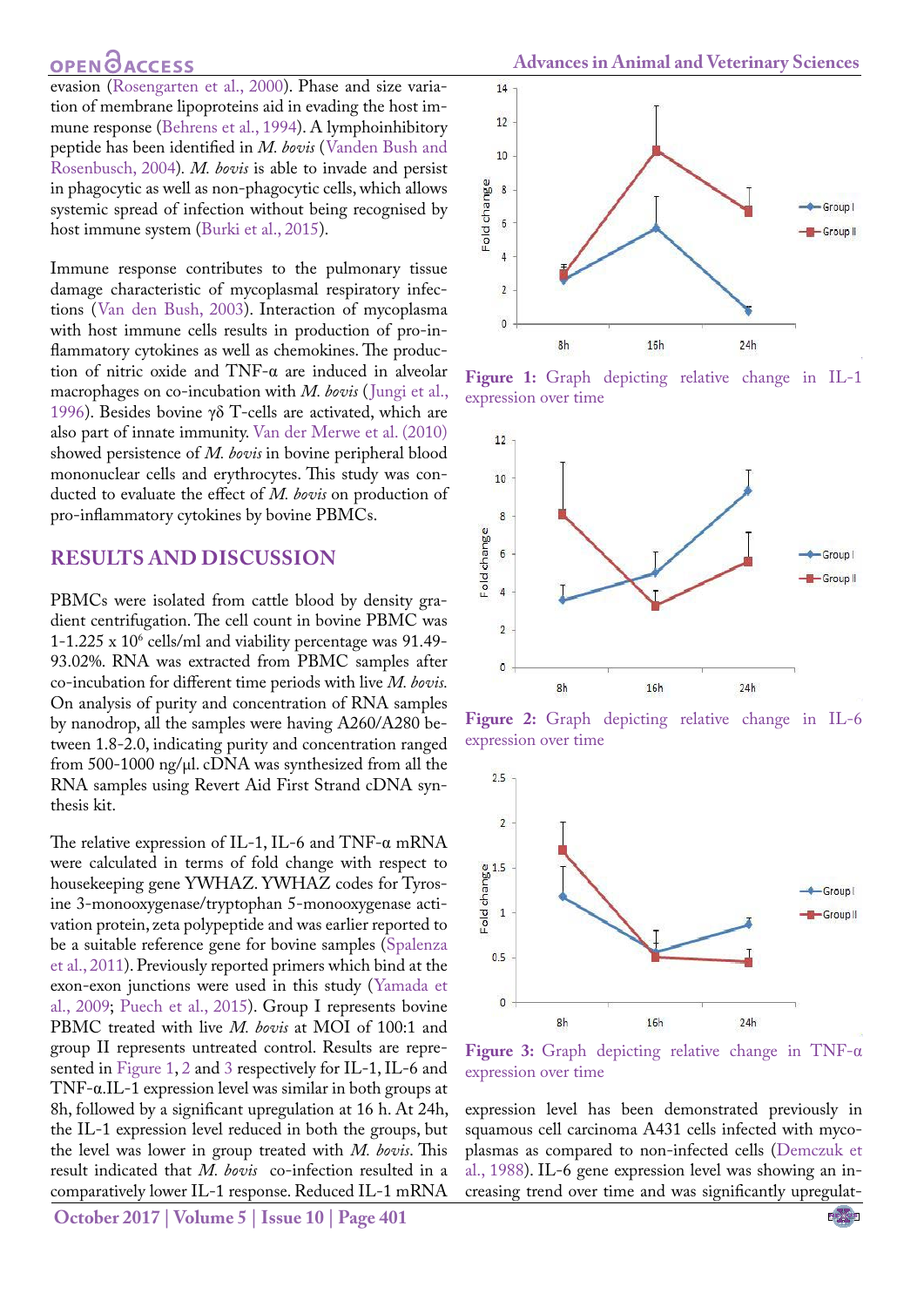## **OPEN**<sub>d</sub>

ed in group I (9.32 fold) at 24h. But the expression level reduced in group II at 16h as compared to 8h followed by an increase at  $24h$ .TNF- $\alpha$  level was not showing any significant changes with time. These results showed that *M. bovis*co-infection resulted in upregulation of the proinflammatory cytokine IL-6 alone and a comparatively lower IL-1 response.

Inflammatory cytokines are part of body's immediate defense response to 'danger' and immune response is greatly enhanced by them ([Murtaugh and Foss, 2002\)](#page-4-9). They may play an important role in enhancing the biological response of bovine neutrophils to bacterial infections (Leite et al., 2002; [Sohn et al., 2007\)](#page-4-10). [Rodriguez](#page-4-11) [et al. \(2015\)](#page-4-11) conducted immunohisto chemical study for cytokine expression in spontaneously infected animals and found out that *M. bovis*-associated pneumonic lesions consistently resulted in upregulation of TNF-α, IL-4, IL-10 and IFN-γ expression, but expression of IL-1α, IL-1β, IL-2, IL-6 and IL-8 did not exhibit significant differences between infected and normal lung from control calves. In a similar study by [Gondaira et al. \(2015\)](#page-3-5) live *M. bovis* was shown to significantly induce the production of tumor necrosis factor alpha (TNF-α), interleukin 12p40 (IL-12), and interferon gamma (IFN-γ) mRNA expression in bovine PBMCs at a multiplicity of infection (MOI) of 1000 but not at MOI of 10 and 100. The relatively lower inflammatory cytokine response in our study might be due to the low MOI.

Alveolar macrophages are activated by *M. bovis* and produce TNF-α and nitric oxide ([Jungi et al., 1996](#page-3-3)). This is important in pathogenesis as well[. Jimbo et al. \(2017\)](#page-3-6) showed *in vitro* production of TNF-α and IL-12 by neutrophils on infection with *M. bovis* priming to Th1 response*.* In monocytes, *M. bovis* delays apoptosis, and suppresses production of IFN-γ and TNF-α ([Mulongo et al., 2014](#page-4-12)), which aids in persistence and systemic dissemination of *M. bovis* by effective immunomodulation.

Production of pro-inflammatory cytokines is important with respect to pathogenesis of *M. bovis*. Although there was an upregulation of IL-6 on co-incubation of PBMCs with live *M. bovis* at an MOI of 100:1, the levels of IL-1 and TNF- α were not increased. It can be concluded that it is required to have high multiplicity of infection for producing a consistent inflammatory response.

### **MATERIALS AND METHODS**

*Mycoplasma bovis* Standard strain NCTC 10131 was obtained from Referral Laboratory on Mycoplasma, Division of Bacteriology and Mycology, Indian Veterinary Research Institute, Izatnagar (U.P) and was grown in modified PPLO broth medium (PPLO broth, yeast extract, glucose,

sodium pyruvate, phenol red 0.5%, thallous acetate 5%, penicillin, DNA 0.2%, horse serum 10%). Pelleted the cells by refrigerated centrifugation at 10000xg for 15 min. After one was step with phosphate buffered saline (PBS, pH 7.4) *M. bovis* was resuspended in PBS. The concentration was adjusted to approximately 10<sup>8</sup> cells/ml.

#### **Isolation of Bovine Peripheral Blood Mononuclear Cells (Pbmcs)**

Blood (10 ml) was collected in anticoagulant ACD-A containing tubes from 3 healthy animals and was used for PBMC isolation by gradient centrifugation over histopaque 1083 (Sigma Aldrich) following the manufacturer's protocol. PBMCs were resuspended in RPMI-1640 medium containing horse serum and antibiotics. Viable cell count was determined by counting in haemocytometer counting chamber following trypan blue staining.

#### **Co-Incubation with Live** *M. Bovis*

PBMC concentration was adjusted to  $2 \times 10^6$  cells/ ml and 100 µl each was added to wells in a 96 well tissue culture plate. In one row, *M. bovis* was added at an MOI of100:1. Cells from each animal were plated in triplicate. The cells were incubated in 3 different plates at 37°C, 5%  $CO<sub>2</sub>$ . One plate each was removed at 8h intervals.

#### **Total RNA Extraction**

Total RNA extraction from the PBMC samples collected was done by Ribozol method. The concentration of RNA was checked by Nanodrop (NanoVue Plus, GE Lifesciences). RNA purity was determined by 260:280 ratio. Total RNA with the ratio values 1.8 or greater are deemed acceptable for subsequent procedure and was stored at -70ºC.

#### **REVERSE TRANSCRIPTION FOR CDNA SYNTHESIS**

Synthesis of cDNA from total RNA was carried out by using Revert Aid First Strand cDNA synthesis kit (Thermoscientific, U.S.A.). In a nuclease free tube 1000 ng of total RNA was taken and to this 1 $\mu$ l of oligo(dT) primer (100µM) was added. Total volume was adjusted to 12 µl using nuclease free water. The contents were gently mixed and incubated at  $65^{\circ}$ C for 5 minutes. The tube was then chilled on ice followed by addition of 4µl 5X reaction buffer, 1 µl of RiboLock RNase Inhibitor (20 U/µl), 2 µl of 10 mM dNTP Mix, and 1 µl of RevertAid M-MuLV Reverse Transcriptase (200 U/µl) to get a final volume of 20 µl. The reaction mixture was mixed and centrifuged briefly and then incubated at  $42^{\circ}$ C for 60 minutes. The reaction was terminated by heating at 70°C for 5 minutes. Finally the product was stored at  $-20^{\circ}$ C.

#### **Pro-Inflammatory Cytokine Expression Study by Real Time Pcr**

Study of differential expression of 3 cytokine genes IL-1, 1L-6 and TNF-αm RNA from PBMC samples was done

#### **Advances in Animal and Veterinary Sciences**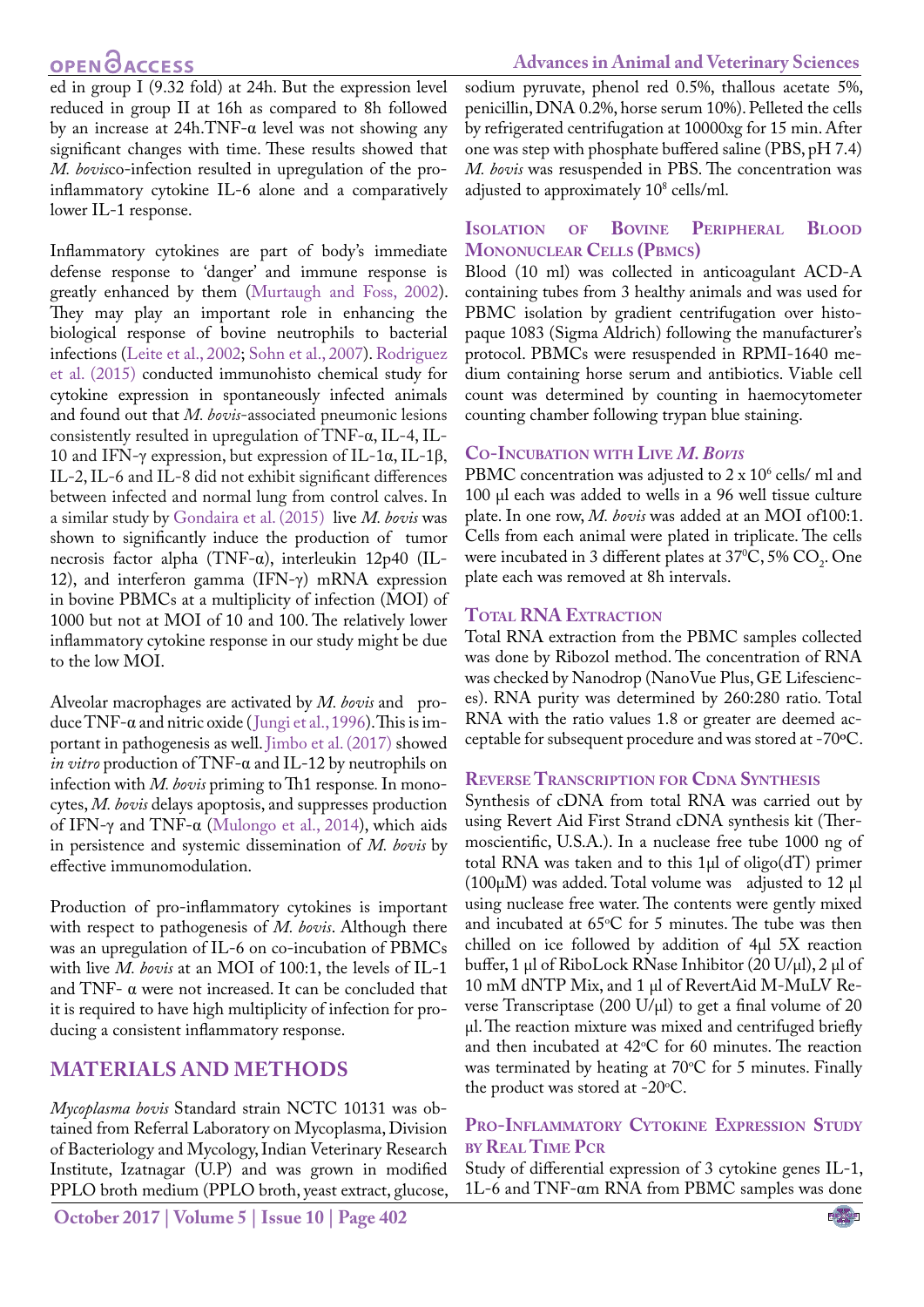## **OPEN**OACCESS

#### **Advances in Animal and Veterinary Sciences**

by relative quantification. Real-time PCR was carried out using YWHAZ as reference housekeeping gene (endogenous control). Primers used for real time PCR are given in Table 1. All the primers were procured from Eurofins MWG Operon, Bangalore. Reaction was carried out in a total volume of 15µl. For each sample, a non-template control (NTC) for both target and endogenous genes, which included all ingredients of real time reaction except the template, was run to check contamination of any ingredient.

#### **Table 1:** Real time PCR primers

| Gene         | Primer $(5'-3')$            |
|--------------|-----------------------------|
| $II - 1$     | <b>CCTTGGGTATCAGGGACAA</b>  |
|              | GGGTATGGCTTTCTTTAGG         |
| $H - 6$      | TGAGTGTGAAAGCAGCAAGGA       |
|              | TACTCCAGAAGACCAGCAGTGG      |
| $TNF-\alpha$ | <b>CCAGAGGGAAGAGCAGTCC</b>  |
|              | <b>GGCTACAACGTGGGCTACC</b>  |
|              | YWHAZ GAAAGGGATTGTGGACCAG   |
|              | <b>GGCTTCATCAAATGCTGTCT</b> |

Real-time PCR was performed on a CFX96 C1000 Touch QPCR System (Biorad, U.S.A.) using Kapa SYBR Green mastermix (Sigma Aldrich, U.S.A.). Samples were run in duplicates and relative expression was studied. Three stage PCR protocol was set for the real-time amplification of cDNA for each and every sample. First stage consisted of initial melting of template for 3 minutes at 95°C with no repetition. Second stage consisted of 2 steps repeated forty times with first step of melting template at 95°C for 10 seconds and second step of annealing/extension at  $60^{\circ}$ C for 30 seconds except for IL-6. For IL-6, annealing was at 54°C for 15sec followed by an extension step at 72°C for 15 sec. Third stage consisted of three steps and is carried out for drawing the dissociation curve of products generated during second stage.

After 40 cycles of amplification, threshold cycle (Ct) value was obtained for PBMC cytokines and internal control gene YWHAZ (reference gene). Melting curve analysis was performed for each sample to verify the specificity of each product. The fluorescent data acquisition was continuous from annealing to the final denaturation step. The Real time data obtained was analyzed by CFX96 Touch QPCR Software (Biorad, U.S.A.). Ct values were used to determine the relative quantification of cytokines.

The change in the level of expression of PBMC cytokine mRNA was calculated by using the ΔΔCt method. The

statistical significance of differences in mRNA expressions of the examined factors was assessed by one way ANOVA test using SPSS 20.0 software. Differences were considered significant if P<0.05.

## **ACKNOWLEDGEMENTs**

Authors are thankful to the Director, Indian Veterinary Research Institute, Izatnagar for providing the necessary facilities to carry out the experiment. First author gratefully acknowledges the receipt of junior research fellowship by University Grants Commission, New Delhi, India during the research tenure.

## **Conflict of interest**

The authors declare that they have no conflicts of interests.

## **Authors Contribution**

All the authors have contributed in terms of technical knowledge in framing the article.

### **REFERENCES**

- <span id="page-3-0"></span>• Adamu JY, Wawegama NK, Browning GF, Markham PF (2013). Membrane proteins of *Mycoplasma bovis* and their role in pathogenesis. Res. Vet. Sci. 95: 321-325. [https://doi.](https://doi.org/10.1016/j.rvsc.2013.05.016 ) [org/10.1016/j.rvsc.2013.05.016](https://doi.org/10.1016/j.rvsc.2013.05.016 )
- <span id="page-3-1"></span>• Behrens A, Heller M, Kirchoff H, Yogev D, Rosengarten R (1994). A family of phase- and size- variant membrane surface lipoprotein antigens (Vsps) of *Mycoplasma bovis.*  Infect. Immun. 62: 5075-5084.
- <span id="page-3-2"></span>• Burki S, Fey J, Pilo P (2015). Virulence, persistence and dissemination of *Mycoplasma bovis*. Vet. Microbiol. Mycoplasma bovis. Vet. Microbiol. [http://dx.doi.org/10.1016/j.vetmic.2015.02.024.](http://dx.doi.org/10.1016/j.vetmic.2015.02.024)
- <span id="page-3-4"></span>• Demczuk S, Baumberger C, Macho B, Dayer JM (1988). Differential effects of *in vitro* Mycoplasma infection on Interleukin-1α and β mRNA expression in U937 and A431 cells. J. Biol. Chem. 263: 13039-13045.
- <span id="page-3-5"></span>• Gondaira S, Higuchi H, Iwano H, Nakajima K, Kawai K, Hashiguchi S,Konnai S, Nagahota H (2015). Cytokine mRNA profiling and the proliferative response of bovine peripheral blood mononuclear cells to *Mycoplasma bovis*. Vet. Immunol. Immunopathol. 165: 45-53. [https://doi.](https://doi.org/10.1016/j.vetimm.2015.03.002 ) [org/10.1016/j.vetimm.2015.03.002](https://doi.org/10.1016/j.vetimm.2015.03.002 )
- <span id="page-3-6"></span>• Jimbo S, Sulehman M, Maina T, Prysliak T, Mulongo M, Perez-Casal J (2017). Effect of *Mycoplasma bovis* on bovine neutrophils. Vet. Immunol. Immunopath. 188: 27-33. [https://doi.org/10.1016/j.vetimm.2017.04.011](https://doi.org/10.1016/j.vetimm.2017.04.011 )
- <span id="page-3-3"></span>• Jungi TW, Krampe M, Sileghem M, GriotCh, Nicolet J (1996). Differential and strain-specific triggering of bovine alveolar macrophage effector functions by mycoplasmas . Microbial Path. 21: 487-498. [https://doi.org/10.1006/mpat.1996.0078](https://doi.org/10.1006/mpat.1996.0078 )
- • Leite F, O'Brien S, Sylte MJ, Page T, Atapattu D, Czuprynski CJ(2002). Inflammatory cytokines enhance the interaction of *Mannheimia haemolytica* leukotoxin with bovine peripheral